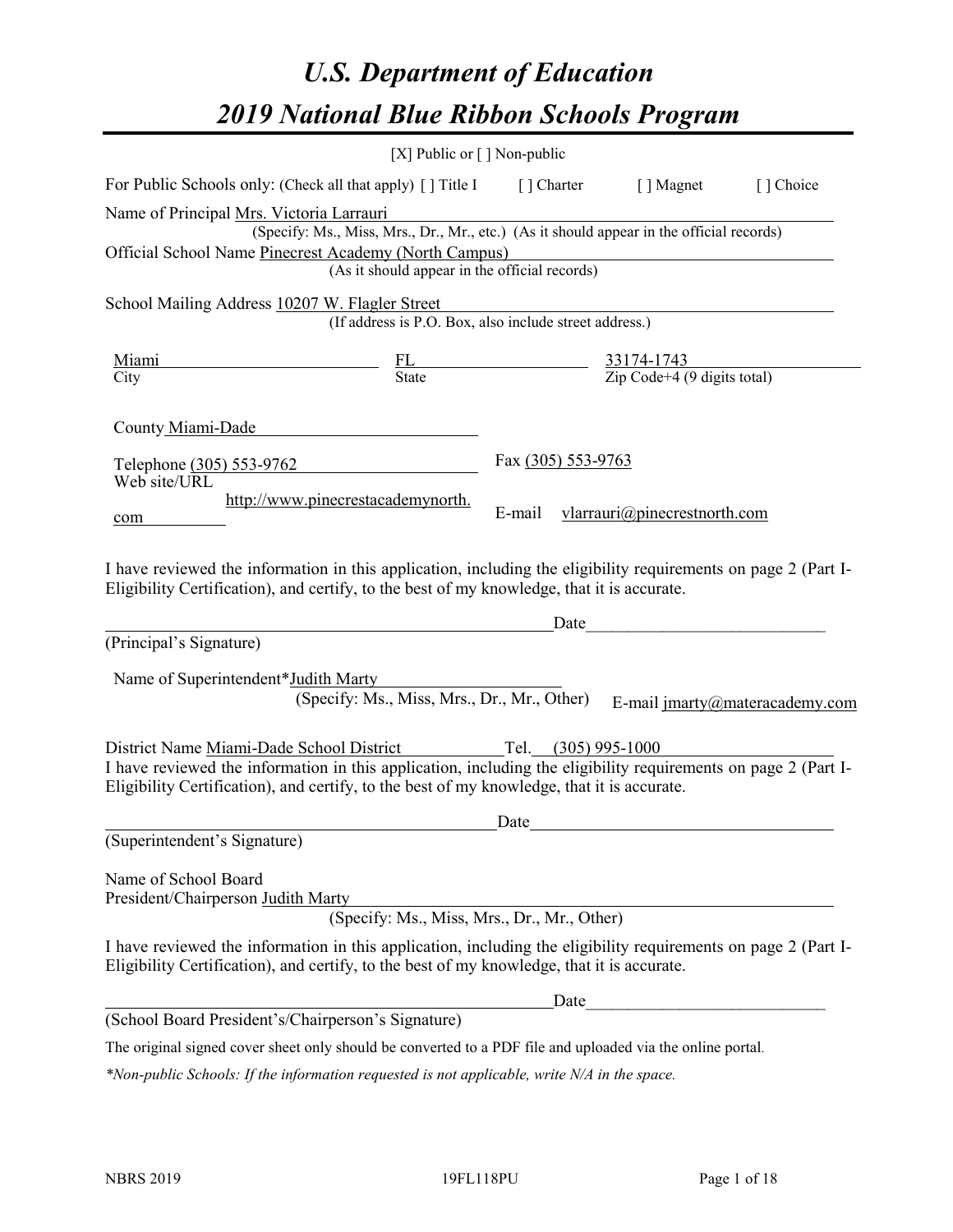The signatures on the first page of this application (cover page) certify that each of the statements below, concerning the school's eligibility and compliance with U.S. Department of Education and National Blue Ribbon Schools requirements, are true and correct.

1. All nominated public schools must meet the state's performance targets in reading (or English language arts) and mathematics and other academic indicators (i.e., attendance rate and graduation rate), for the all students group, including having participation rates of at least 95 percent using the most recent accountability results available for nomination.

2. To meet final eligibility, all nominated public schools must be certified by states prior to September 2019 in order to meet all eligibility requirements. Any status appeals must be resolved at least two weeks before the awards ceremony for the school to receive the award.

3. The school configuration includes one or more of grades K-12. Schools on the same campus with one principal, even a K-12 school, must apply as an entire school.

4. The school has been in existence for five full years, that is, from at least September 2013 and each tested grade must have been part of the school for the past three years.

5. The nominated school has not received the National Blue Ribbon Schools award in the past five years: 2014, 2015, 2016, 2017, or 2018.

6. The nominated school has no history of testing irregularities, nor have charges of irregularities been brought against the school at the time of nomination. If irregularities are later discovered and proven by the state, the U.S. Department of Education reserves the right to disqualify a school's application and/or rescind a school's award.

7. The nominated school has not been identified by the state as "persistently dangerous" within the last two years.

8. The nominated school or district is not refusing Office of Civil Rights (OCR) access to information necessary to investigate a civil rights complaint or to conduct a district-wide compliance review.

9. The OCR has not issued a violation letter of findings to the school district concluding that the nominated school or the district as a whole has violated one or more of the civil rights statutes. A violation letter of findings will not be considered outstanding if OCR has accepted a corrective action plan from the district to remedy the violation.

10. The U.S. Department of Justice does not have a pending suit alleging that the nominated school or the school district, as a whole, has violated one or more of the civil rights statutes or the Constitution's equal protection clause.

11. There are no findings of violations of the Individuals with Disabilities Education Act in a U.S. Department of Education monitoring report that apply to the school or school district in question; or if there are such findings, the state or district has corrected, or agreed to correct, the findings.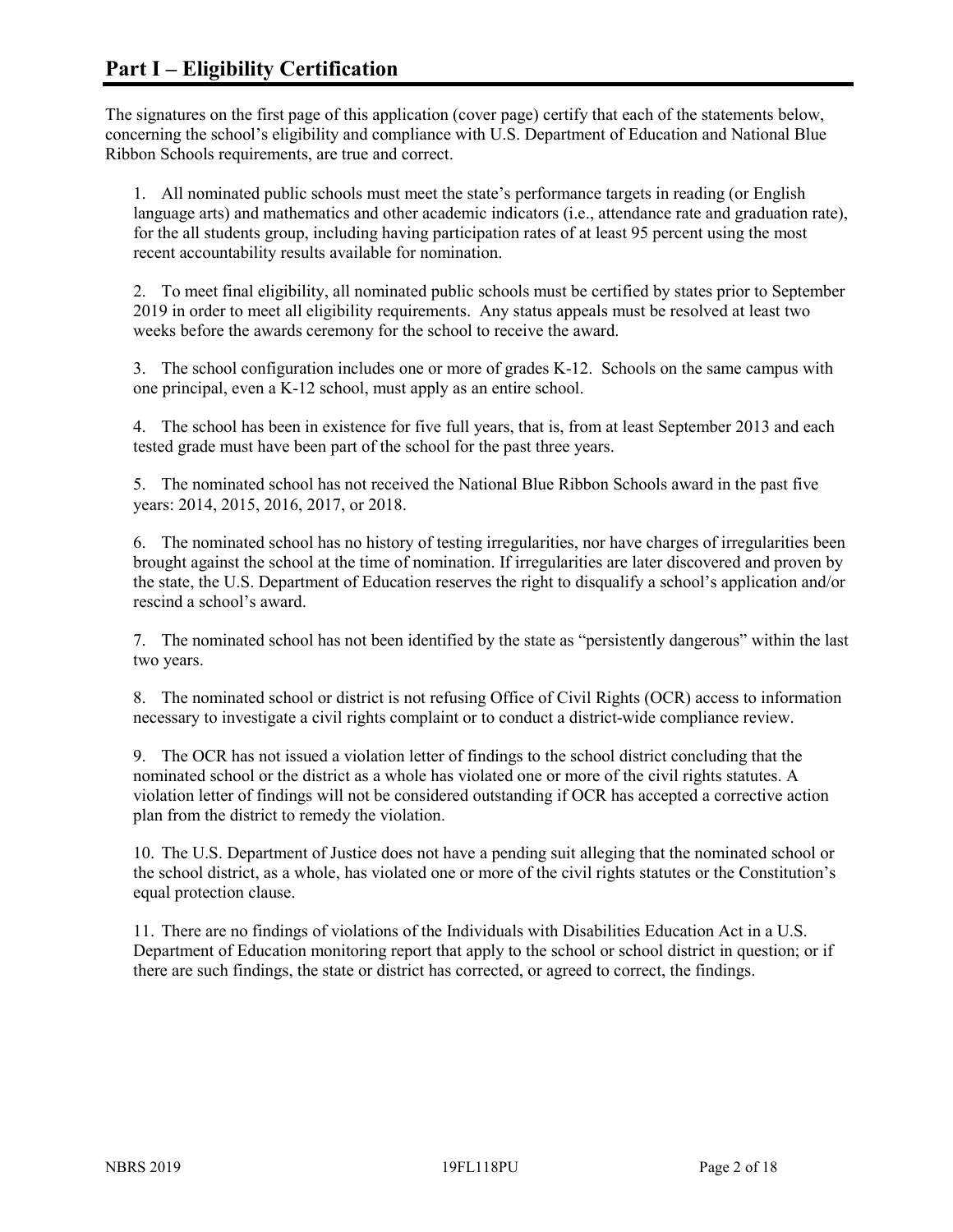# **PART II - DEMOGRAPHIC DATA**

#### **Data should be provided for the most recent school year (2018-2019) unless otherwise stated.**

#### **DISTRICT**

1. Number of schools in the district  $252$  Elementary schools (includes K-8) (per district designation): 62 Middle/Junior high schools 79 High schools 0 K-12 schools

393 TOTAL

**SCHOOL** (To be completed by all schools)

2. Category that best describes the area where the school is located:

[X] Urban or large central city [ ] Suburban [] Rural or small city/town

3. Number of students as of October 1, 2018 enrolled at each grade level or its equivalent in applying school:

| Grade                   | # of         | # of Females | <b>Grade Total</b> |
|-------------------------|--------------|--------------|--------------------|
|                         | <b>Males</b> |              |                    |
| <b>PreK</b>             | 0            | $\theta$     | 0                  |
| $\mathbf K$             | 30           | 22           | 52                 |
| 1                       | 46           | 52           | 98                 |
| 2                       | 34           | 38           | 72                 |
| 3                       | 30           | 38           | 68                 |
| $\overline{\mathbf{4}}$ | 29           | 37           | 66                 |
| 5                       | 22           | 34           | 56                 |
| 6                       | 17           | 12           | 29                 |
| 7                       | 17           | 11           | 28                 |
| 8                       | 4            | 14           | 18                 |
| 9                       | 0            | $\theta$     | 0                  |
| 10                      | 0            | $\theta$     | 0                  |
| 11                      | 0            | $\theta$     | 0                  |
| 12 or higher            | 0            | 0            | 0                  |
| <b>Total</b>            | 229          | 258          | 487                |
| <b>Students</b>         |              |              |                    |

\*Schools that house PreK programs should count preschool students **only** if the school administration is responsible for the program.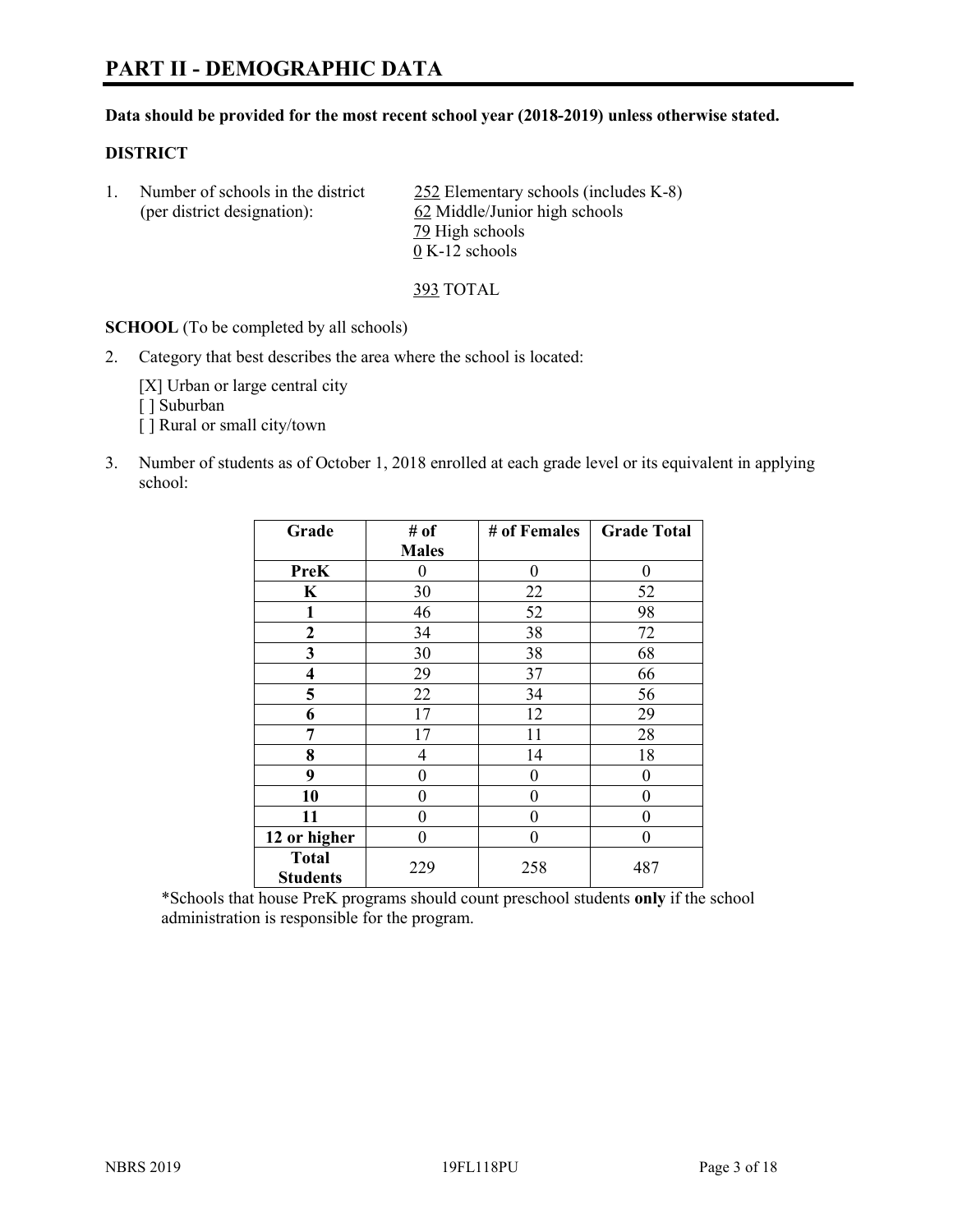4. Racial/ethnic composition of  $0\%$  American Indian or Alaska Native the school (if unknown, estimate): 2 % Asian 1 % Black or African American 95 % Hispanic or Latino

 $\overline{0\%}$  Native Hawaiian or Other Pacific Islander

- $2\%$  White
- 0 % Two or more races
	- **100 % Total**

(Only these seven standard categories should be used to report the racial/ethnic composition of your school. The Final Guidance on Maintaining, Collecting, and Reporting Racial and Ethnic Data to the U.S. Department of Education published in the October 19, 2007 *Federal Register* provides definitions for each of the seven categories.)

5. Student turnover, or mobility rate, during the 2017 – 2018 school year: 14%

If the mobility rate is above 15%, please explain.

This rate should be calculated using the grid below. The answer to (6) is the mobility rate.

| <b>Steps For Determining Mobility Rate</b>    | Answer |
|-----------------------------------------------|--------|
| (1) Number of students who transferred to     |        |
| the school after October 1, 2017 until the    | 52     |
| end of the 2017-2018 school year              |        |
| (2) Number of students who transferred        |        |
| from the school after October 1, 2017 until   | 30     |
| the end of the 2017-2018 school year          |        |
| (3) Total of all transferred students [sum of |        |
| rows $(1)$ and $(2)$ ]                        | 82     |
| (4) Total number of students in the school as |        |
| of October 1, 2017                            | 597    |
| $(5)$ Total transferred students in row $(3)$ |        |
| divided by total students in row (4)          | 0.14   |
| $(6)$ Amount in row $(5)$ multiplied by 100   |        |

6. English Language Learners (ELL) in the school:  $13\%$ 

64 Total number ELL

Specify each non-English language represented in the school (separate languages by commas): Spanish, Telugu

7. Students eligible for free/reduced-priced meals: 62 % Total number students who qualify: 301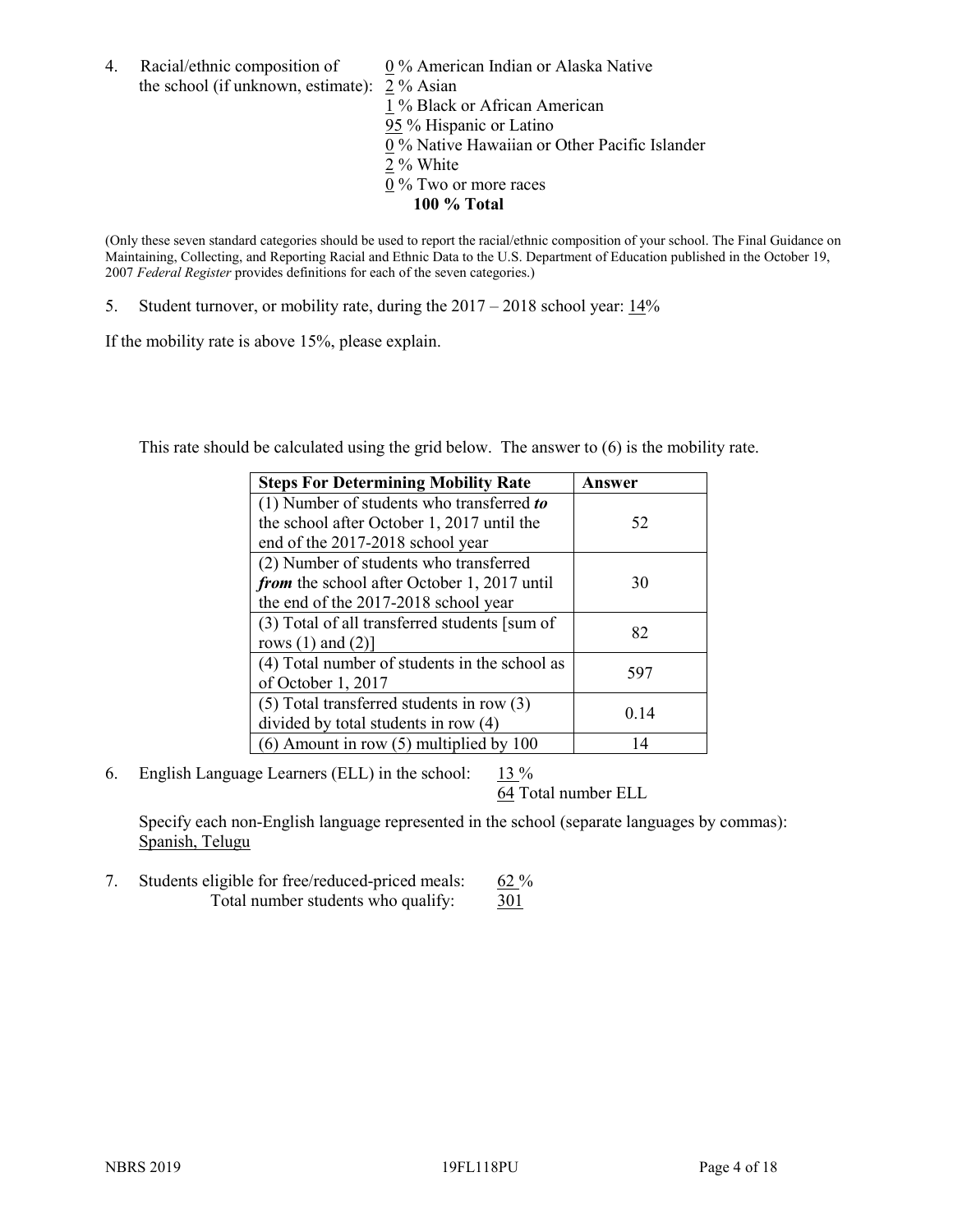45 Total number of students served

Indicate below the number of students with disabilities according to conditions designated in the Individuals with Disabilities Education Act. Do not add additional conditions. It is possible that students may be classified in more than one condition.

| 0 Autism                           | 0 Multiple Disabilities                 |
|------------------------------------|-----------------------------------------|
| 0 Deafness                         | 0 Orthopedic Impairment                 |
| 0 Deaf-Blindness                   | 4 Other Health Impaired                 |
| 0 Developmental Delay              | 5 Specific Learning Disability          |
| 0 Emotional Disturbance            | 9 Speech or Language Impairment         |
| $\underline{0}$ Hearing Impairment | 0 Traumatic Brain Injury                |
| 0 Intellectual Disability          | 0 Visual Impairment Including Blindness |

- 9. Number of years the principal has been in her/his position at this school:  $9$
- 10. Use Full-Time Equivalents (FTEs), rounded to nearest whole numeral, to indicate the number of school staff in each of the categories below:

|                                                                                                                                                                                                                              | <b>Number of Staff</b>      |
|------------------------------------------------------------------------------------------------------------------------------------------------------------------------------------------------------------------------------|-----------------------------|
| Administrators                                                                                                                                                                                                               | $\mathcal{D}_{\mathcal{A}}$ |
| Classroom teachers including those<br>teaching high school specialty<br>subjects, e.g., third grade teacher,<br>history teacher, algebra teacher.                                                                            | 25                          |
| Resource teachers/specialists/coaches<br>e.g., reading specialist, science coach,<br>special education teacher, technology<br>specialist, art teacher, etc.                                                                  |                             |
| Paraprofessionals under the<br>supervision of a professional<br>supporting single, group, or classroom<br>students.                                                                                                          | 3                           |
| Student support personnel<br>e.g., school counselors, behavior<br>interventionists, mental/physical<br>health service providers,<br>psychologists, family engagement<br>liaisons, career/college attainment<br>coaches, etc. |                             |

11. Average student-classroom teacher ratio, that is, the number of students in the school divided by the FTE of classroom teachers, e.g.,  $22:1$  17:1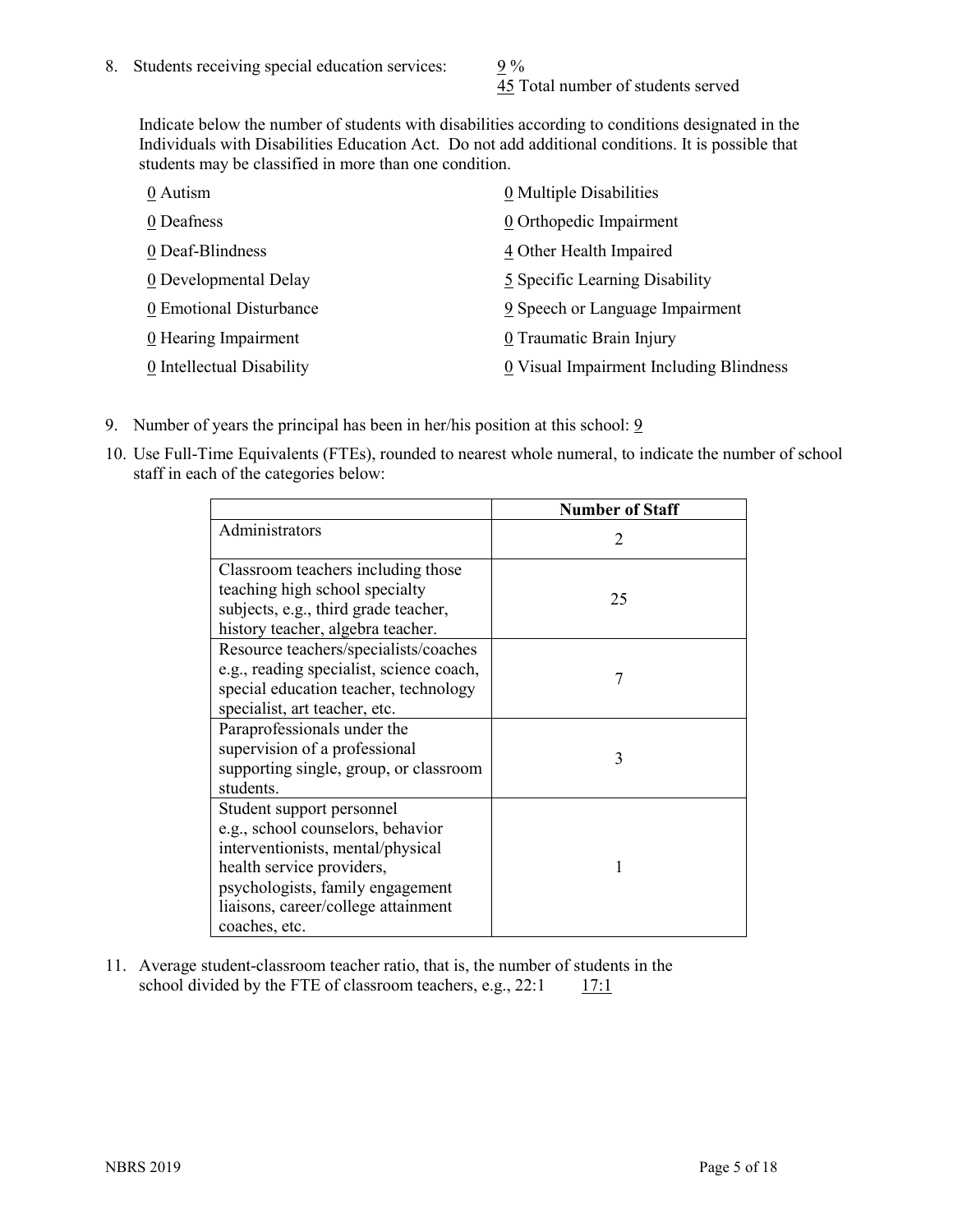12. Show daily student attendance rates. Only high schools need to supply yearly graduation rates.

| <b>Required Information</b> | 2017-2018 | 2016-2017 | $2015 - 2016$ | 2014-2015 | 2013-2014 |
|-----------------------------|-----------|-----------|---------------|-----------|-----------|
| Daily student attendance    | 97%       | 98%       | 96%           | 98%       | 95%       |
| High school graduation rate | $0\%$     | $0\%$     | $0\%$         | $9\%$     | $0\%$     |

### 13. **For high schools only, that is, schools ending in grade 12 or higher.**

Show percentages to indicate the post-secondary status of students who graduated in Spring 2018.

| <b>Post-Secondary Status</b>                  |       |
|-----------------------------------------------|-------|
| Graduating class size                         |       |
| Enrolled in a 4-year college or university    | $0\%$ |
| Enrolled in a community college               | 0%    |
| Enrolled in career/technical training program | 0%    |
| Found employment                              | 0%    |
| Joined the military or other public service   | 0%    |
| Other                                         | በ%    |

14. Indicate whether your school has previously received a National Blue Ribbon Schools award. Yes No X

If yes, select the year in which your school received the award.

15. In a couple of sentences, provide the school's mission or vision statement.

The mission of Pinecrest Academy North is to provide an innovative, challenging curriculum in a loving environment that furthers a philosophy of respect and high expectations for all students, parents, teachers, and staff.

16. **For public schools only**, if the school is a magnet, charter, or choice school, explain how students are chosen to attend.

#### STUDENT ENROLLMENT/LOTTERY

Students will be admitted to Pinecrest Academy (North Campus) regardless of race, gender religion or ethnic origin, and our admission and dismissal procedures will be equitable for all students. All "Pinecrest Academy, Inc." schools will implement the following enrollment/lottery policy:

1. Effective immediately, Pinecrest Academy (North Campus) will set and advertise a registration / lottery date.

2. The following groups of students will not have to participate in the lottery and will gain automatic admission/re-admission assuming they complete the "Intent to Return" form prior to the lottery date.

i. Current students enrolled at Pinecrest Academy (North Campus)

ii. Siblings of enrolled or accepted students at Pinecrest Academy (North Campus)

iii. Children of teachers at Pinecrest Academy (North Campus)

iv. Children of governing board members, however, for Federal Grant Recipient Schools, preference will only be given to children of founding board members of the grant recipient school, Pinecrest Academy (North Campus) , while the school is in the grant period. Any governing board members which are nominated and/or elected to the governing board after the founding of the school shall not be eligible for any enrollment preference while the school is in the grant period.

v. Children of an active duty member of any branch of the United States Armed Forces.

For Federal Grant Recipient Schools, sibling and children of teacher exemptions only apply to children of the grant recipient school. An exemption cannot be granted if the child does not have a sibling in the Federal Grant Recipient School and/or the teacher is not employed at the Federal Grant Recipient School.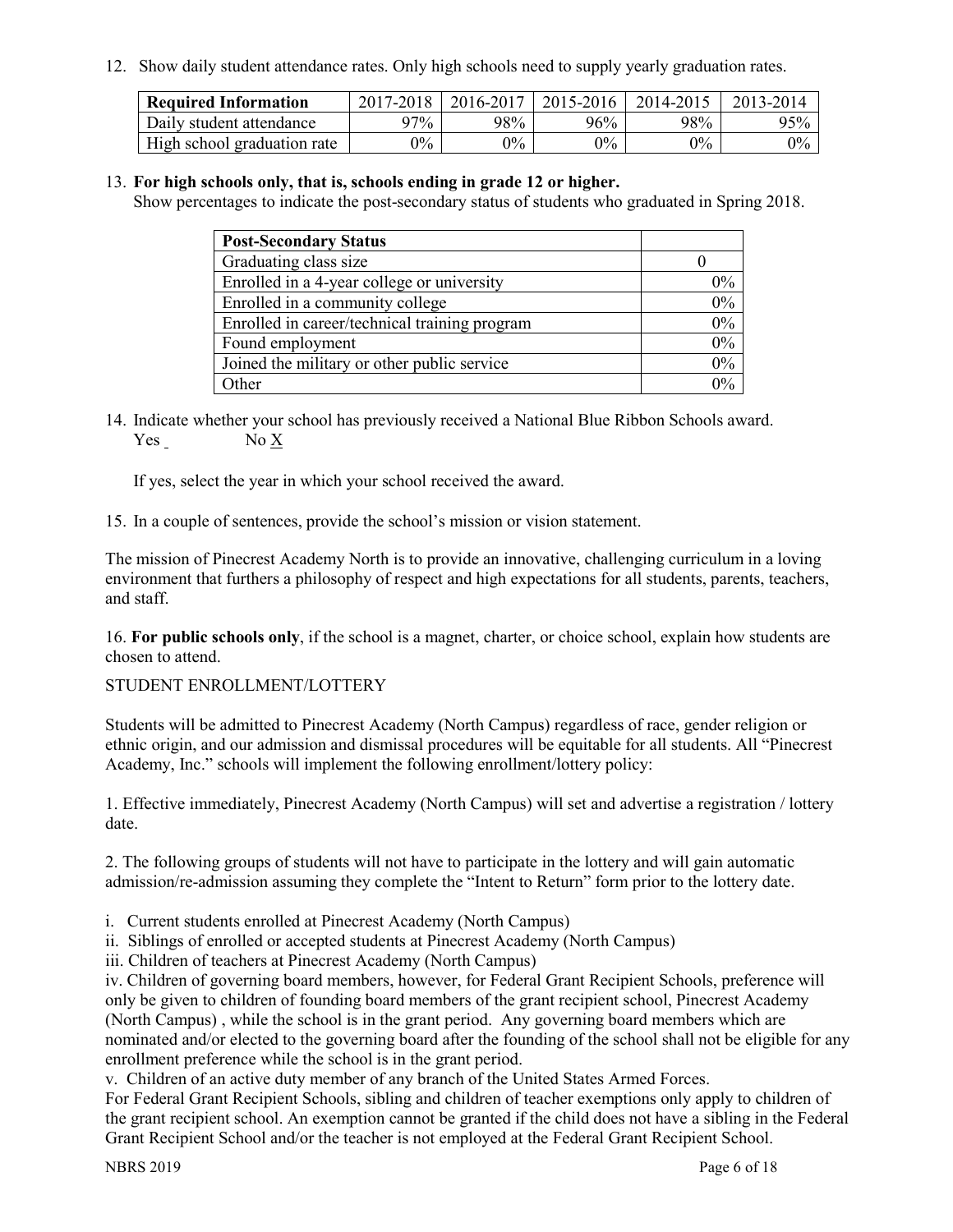3. If the number of applicants is less than or equal to the number of available slots each qualified applicant will be accepted and enrolled.

4. If the number of applicants meeting the established criteria of the charter exceeds the stated capacity of the school, or individual classroom or program, each child will be placed in a random lottery (the "Lottery").

5. Each application will be given a number, and all numbers for each classroom/program will be placed in a database. Numbers will be drawn on a random basis and all slots available per grade will be filled based on the rank order of their drawing. The remaining numbers will be used to create the waiting list (the list will be developed based on the rank order in which the remaining assigned lottery numbers are randomly drawn).

6. There will be at least one school administrator plus a member of the board and/or a representative from an independent auditing firm present at the Lottery.

7. After the Lottery is completed, students will be contacted in the rank order in which names were randomly drawn and established on the waiting list.

8. As openings arise throughout the year, the next child on the waiting list for that particular classroom will be offered the "space". If the school accepts applications during the school year and already has a waiting list from a previous lottery, the school may either re-draw all names to date (less those accepted/withdrawn/removed by request) or conduct periodic subsequent lotteries and add the names in the rank order drawn to the initial list created via a random lottery.

9. The parent has 48 hours to accept/refuse the space and complete all required documentation for admission into program. If the parent is not able to do so, the space will go to the next child on the waiting list. Applicant names for parents who do not respond within 48 hours or who do not accept the available space will be removed from the list and requested to reapply in the future if they would like to be considered at a later date.

10. If there are more spaces than applications, the school may accept all students after the registration period has ended. If the school continues to accept applications after the initial registration period, the school will: A. Conduct subsequent registration periods with advertised due dates and determine whether a lottery is necessary at the end of that period; or,

B. Conduct a "rolling" registration weekly. At the end of each week, determine whether or not a lottery is necessary.

1. If the school receives more applications that week than the available seats, the school will:

a. Conduct a lottery;

b. Notify families that received available spaces, and

c. Put remaining applications on a waiting list in the rank order their numbers are randomly drawn OR let families know they will be included in the next lottery when spaces become available.

2. If no lottery is necessary at the end of the week because the school has more space than applications received, all applicants may be accepted.

3. Repeat steps a and b above at the end of each week or as long as the school continues to accept applications for each school year.

11. The school may choose the option of maintaining a waiting list application pool rather than a rank ordered waiting list. When the school chooses this option, it will conduct the lottery from all available applications received to date and stop when all available spaces have been filled. Each time the school has available space, it will conduct a new lottery.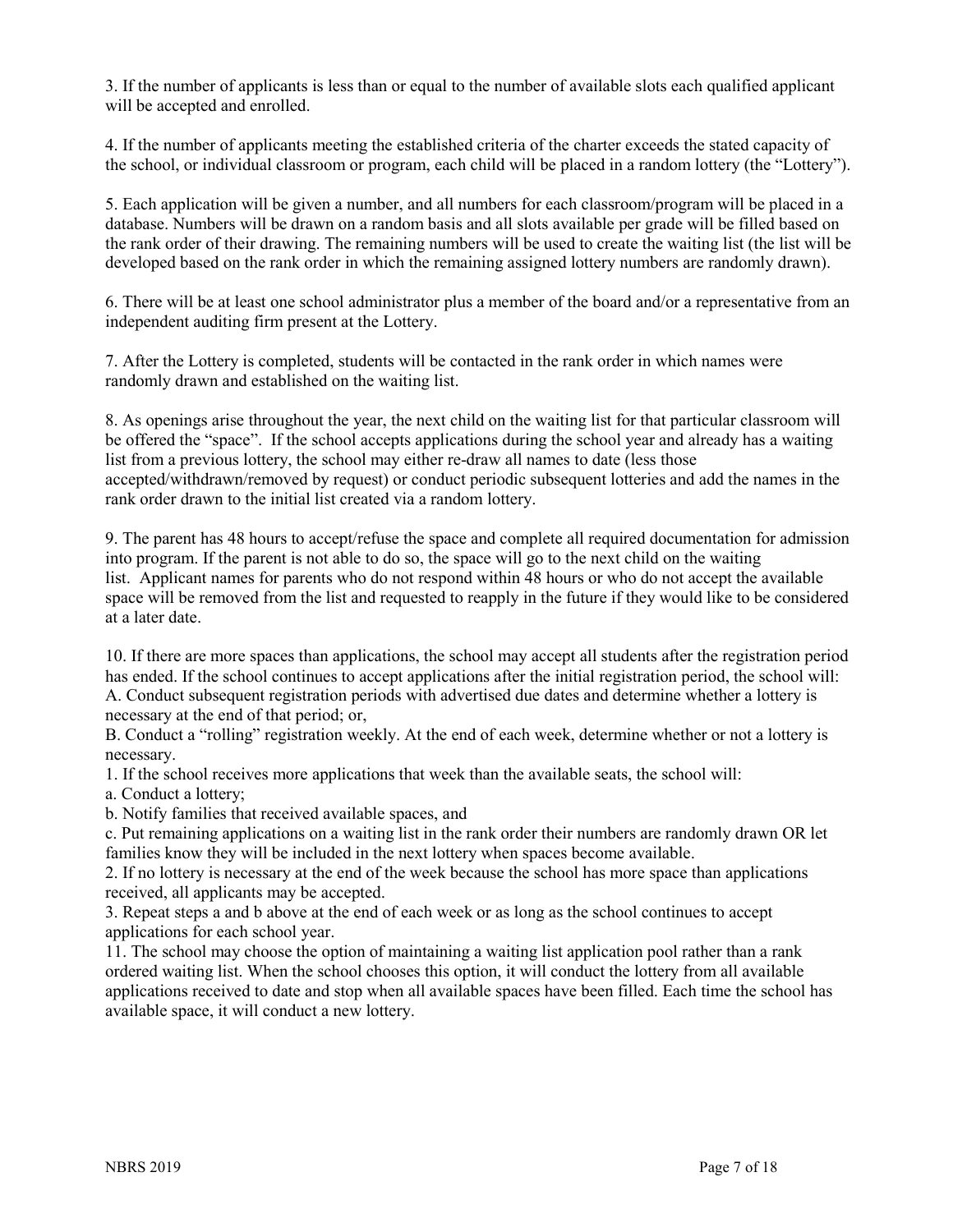# **PART III – SUMMARY**

Pinecrest Academy (North Campus) (hereinafter Pinecrest Academy North) was established as a public elementary charter school in Miami, FL in 2010, serving students from kindergarten through 5th grade. In 2015, Pinecrest Academy North merged with Pinecrest Academy North Middle becoming a K-8 Center. Pinecrest Academy North's vision is to inspire core values, which creates a culture of academic excellence, developing lifelong learners who demonstrate the knowledge, skills, and values to become tomorrow's' leaders. We believe all students can learn if they are challenged, despite their socioeconomic background. The school is dedicated to helping parents and guardians educate their children by creating a safe, stimulating, and nurturing environment, which encourages participation, creativity, and enthusiasm for learning. Pinecrest Academy North focuses on providing high quality education, maximizing student achievement, and building future leaders.

The mission of Pinecrest Academy North is to provide an innovative, challenging curriculum in a loving environment that fosters a philosophy of respect and high expectations for all students, parents, teachers, and staff. The school's population has expanded over the last nine years, and we now serve 487 students. The student population demographic breakdown is as follows: 95% Hispanic, 2% White, 1% Black, and 2% Asian. Approximately 13% of these students are English Language Learners, and 9% of the population is part of the Exceptional Student Education Program. In addition, 62% of students receive a free and reduced lunch. The local community of Pinecrest Academy North predominantly consists of Hispanic families, representing various countries of Central and South America. The majority of families at our school are non-English speakers or speak English as a second language. This challenge often affects parents' involvement with their children's homework and review of their studies. In addition, students often have limited technological resources at home, and many families lack a depth of knowledge about the U.S. education system. Therefore, many families rely heavily on the school for educational assistance and resources, including after-care services and tutoring. Despite these challenges, the diversity of our school helps foster an inclusive and multicultural learning environment for students.

For the 2017-2018 school year, Pinecrest Academy North earned a letter grade of "A" for the eighth consecutive year. Based on the points received under the State of Florida Accountability Program, Pinecrest Academy North ranked #1 out of 74 kindergarten through eighth grade (K-8) schools in Miami Dade County Public Schools (MDCPS). Our school was also ranked #2 among K-8 schools in the state of Florida, with the highest eighth grade Statewide Science Assessment (SSA) score in the state, scoring 100% proficiency.

In recent years, the school has received the following distinctions and accolades for its performance: the highest ranked elementary school in MDCPS in 2013, awarded High Performing Charter School status in 2014, rated among the most equitable in the nation for low-income students according to the Inaugural Education Equality Index in 2016, accredited by the Southern Association of Colleges and Schools (SACS) in 2016, received Bronze STEM Designation award for the 2015-2016 and the 2016-2017 school year, and also received the Silver STEM Designation award for the 2017-2018 school year.

Pinecrest Academy North focuses on developing well-rounded students. This entails supporting students academically, socially, emotionally, physically, and culturally. The rigorous curriculum at Pinecrest Academy North provides students with opportunities to challenge themselves while instilling a love for education. This is accomplished through a variety of activities that take place within the classroom and during after-school activities. For instance, the students participate in school-wide learning events. These include the Math Solve-a-Thon, our school Spelling Bee, and the Egg-Drop challenge. Through our character development program, "Pumas of the Month," students are rewarded for respect, kindness, gratitude, cooperation, responsibility, fairness, and honesty. Puma Tickets are also given as positive reinforcement to the students who are following the school's rules, being respectful, and serving as overall role models to others.

To support the physical development of our students, the school hosts an annual Field Day where students are exposed to a large variety of team and individual sports. After-school sports, such as basketball,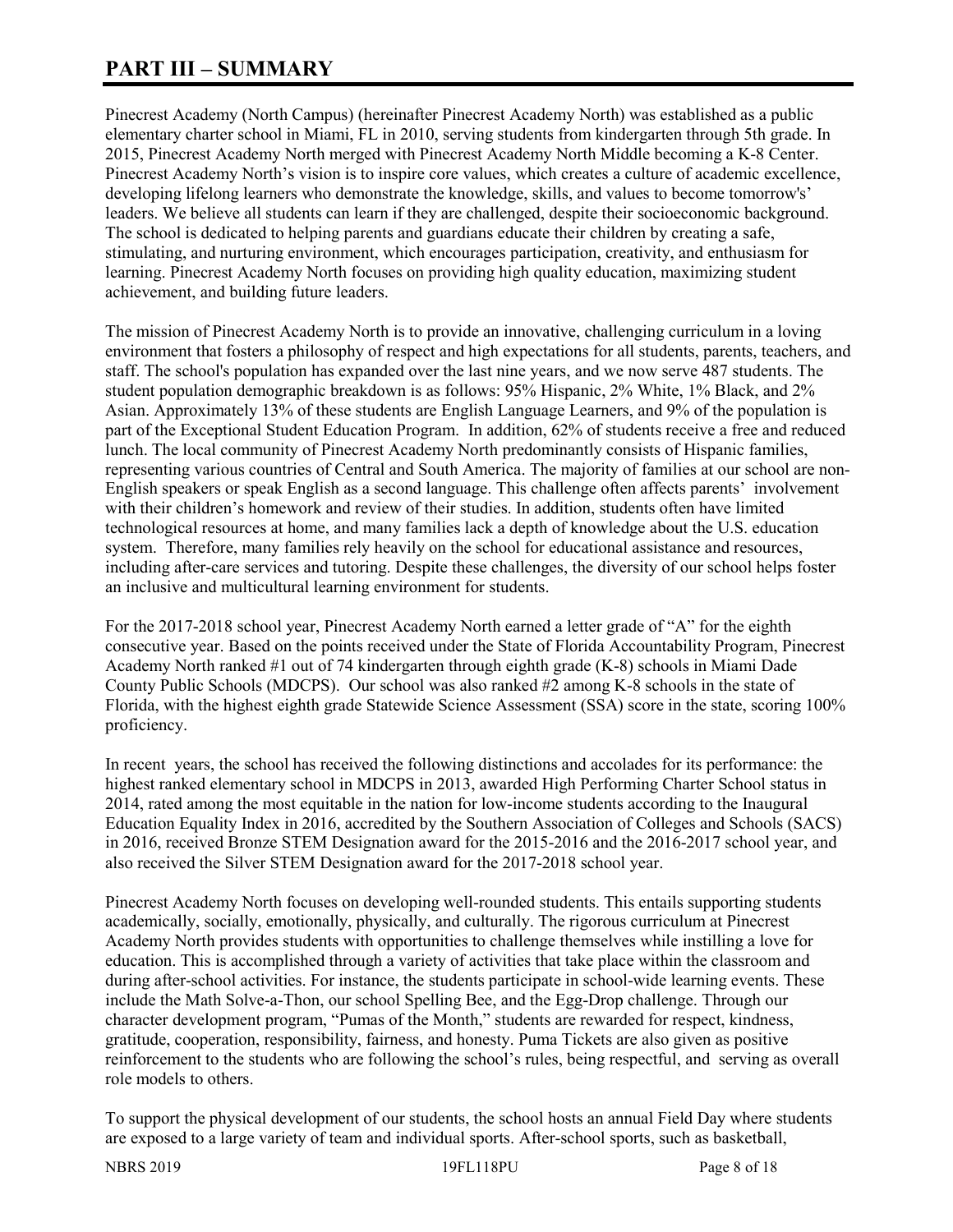baseball, soccer, and cheerleading provide students with knowledge, skills, values, and enthusiasm to maintain a healthy lifestyle. In addition, the social development of students is supported through various events and leadership opportunities. Members of the Student Council and the National Junior Honor Society work together to help coordinate community events such as "Live Like Bella," "Pennies for Patients," Veterans' Week, and canned-food drives. Through local partnerships, Pinecrest Academy North helps support the cultural education and development of students. Parents as Liaison (PALs) and neighboring businesses are invited to partake in our Hispanic Heritage and Multicultural Day, which celebrates the different cultures represented throughout our student body. By collaborating with our local community, our students not only realize the importance of being active community members, but they also develop an understanding and appreciation of the careers and businesses that surround our school. By targeting the holistic development of students, Pinecrest Academy North provides a nurturing environment with a rigorous curriculum that helps build relationships relevant to their academic and social journey.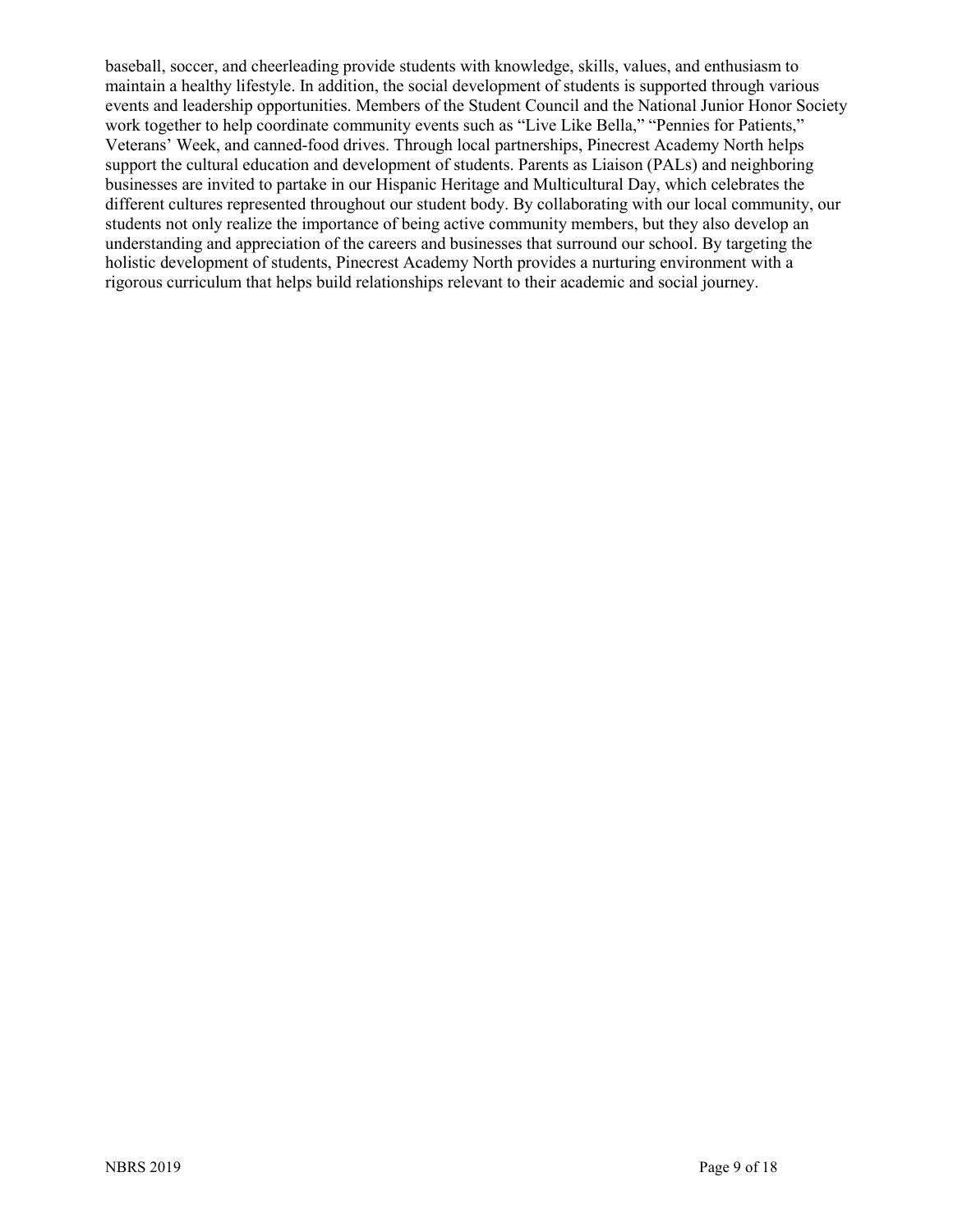# **1. Core Curriculum:**

## **1a. Reading/English language arts:**

Pinecrest Academy North utilizes a variety of instructional approaches and techniques in order to address the individual needs of all students. To target the Reading and Language Arts learning standards, the school uses the McGraw-Hill series in elementary school and the Houghton Mifflin Harcourt Collections program in middle school. Ready Florida LAFS workbooks and Wordly Wise workbooks are also incorporated as supplemental resources. To ensure all standards are mastered, teachers are encouraged to be creative and explore enrichment activities that target specific reading skills and integrate novel studies to enhance the curriculum and facilitate real-world connections.

Student engagement is paramount at Pinecrest Academy North, and it drives instruction at our school. Teachers guide students through close readings using explicit instruction, and they differentiate instruction based on student performance in specific reading skills. By differentiating through small group instruction, teachers are able to offer students texts and strategies at their instructional level. Technology is utilized as a tool for student engagement; therefore, it is a high priority in our school's instructional approach. By incorporating technology, the teachers provide students with interactive and innovative opportunities to learn through discovery and move up through all the levels of Bloom's Taxonomy in just one activity. Computer-based programs, such as iReady, Edcite, PowerMyLearning, and Quizlet, as well as educational applications on personal technology devices (such as Chatterpix, StopMotion, and Storybook) engage students academically in the area of Reading and Language Arts. In order to increase college and career readiness, Reading and Language Arts are taught in unison to require the students to write analytically when reading multiple texts.

TheMiami-Dade County Public Schools ( MDCPS) pacing guides are correlated with the state standards, and the school's curriculum and assessments are aligned with the pacing guides. Following a standardsdriven curriculum allows teachers to teach reading skills that are appropriate for students' reading level, while also setting high expectations and individualized goals. Teachers monitor student progress by incorporating benchmark assessments from the Reading Wonders series, iReady diagnostic assessments, and reading skill assessments. Data-driven instruction provides both teachers and students with information that is regularly utilized in data chats. These data chats not only inform students of their own progress, but they also hold students accountable for their personal learning goals throughout the school year.

#### **1b. Mathematics:**

To create an effective learning environment at Pinecrest Academy North, an engaging and supportive community has been cultivated for the students. Teachers utilize the Mathematics Florida Standards as a guide when delivering instruction. Elementary students study a variety of math concepts, including basic number operations in base ten format, fractions, measurement, and geometry. Middle school students are also exposed to advanced mathematics courses that will help prepare them for the real world, such as Pre-Algebra and Algebra 1 Honors. The advanced middle school courses expose students to concepts that translate into fields of mathematics, such as economics, finance, and accounting.

The curriculum is also modified based on data gathered from assessments. Informal and formal assessments include topic assessments, chapter tests, mid-chapter quizzes, spiral reviews, midterms, and district-provided assessments. Furthermore, the data is used to guide and differentiate instruction to target the needs of individual students. Intervention groups are formed using the data from these assessments to target the lower performing students, therefore closing the achievement gap.

In order to be as effective as possible in the mathematics classroom, teachers go beyond traditional methods. Through technology and problem-based learning, our students are actively engaged in their education. For example, iReady is a supplemental online program used in kindergarten through eighth grade, which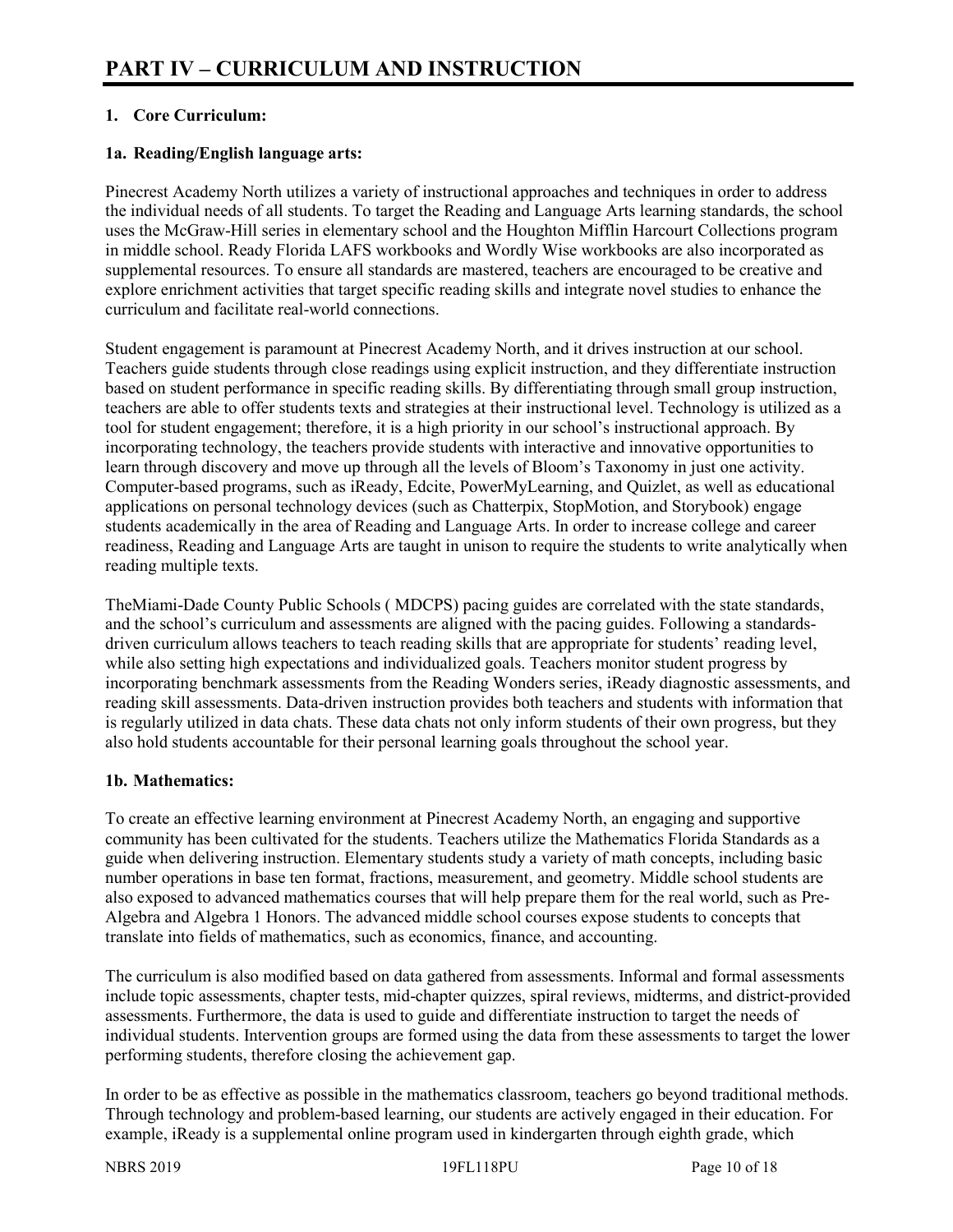provides a personalized learning approach for each student. Data from the iReady Diagnostic Assessments are utilized to identify standard-specific areas for growth in mathematics. Teachers challenge students to think about the problems they are solving on a deeper level, pushing beyond solutions and algorithms required to solve the problem. This guarantees that students are analyzing how they found their solution and the process they used to find it. Teachers influence learning by posing challenging questions that not only inspire students' distinctive curiosity, but also inspire them to investigate further, creating life-long mathematicians in a real-world context.

### **1c. Science:**

The science curriculum at Pinecrest Academy North in the elementary grades encompasses the four main branches: Physical Science, Life Science, Earth and Space Science, and the Nature of Science. The middle school students are enrolled in Comprehensive Science 1 in 6th grade, Physical Science Honors in 7th grade, and Comprehensive Science 3 in 8th grade. Through real-world connections, hands-on activities, and the use of technology, the science content is delivered to the students to meet their various learning levels.

To target the needs of all students, mixed ability grouping is incorporated into the blueprint of the classrooms. Students work collaboratively when completing inquiry-based lessons, as well as problem-based projects. Through teamwork and a student-led curriculum, students are able to monitor their own learning progress and assist each other when needed.

A feature that is unique to our science curriculum is Project Lead the Way (PLTW), a supplemental engineering program that is incorporated from kindergarten through 8th grade. This program is based on interdisciplinary lessons with a focus on real-world problems, and soft skills that promote college and career readiness. Coding and Robotics are two of the courses offered to the students through PLTW that prepare them for future global careers in a technology driven world.

Hands-on activities as well as inquiry-based learning are integrated through the use of technology. ExploreLearning Gizmos and various applications such as Science360, Brainpop, and Lensoo Create are a few of the vital features in the curriculum, utilized to enrich the content and stimulate the interest of the students.

At Pinecrest Academy North, student learning is assessed through formative, summative, and performancebased assessments throughout the school year. In addition, benchmark assessments are used at the beginning, middle, and end of the year to track progress. Teachers and administrators are able to analyze the data derived from the assessments in order to improve student performance. Adjustment to the instruction is made for the specific needs of our students. By providing students with the necessary tools, Pinecrest Academy North prepares students for the 21st century.

# **1d. Social studies/history/civic learning and engagement**

The social sciences curriculum at Pinecrest Academy North places a strong focus on students developing real world skills. For instance, students learn about currency in kindergarten, but more complex discussions about financial responsibility, such as paying taxes, take place in the upper elementary classrooms. These discussions are guided by essential questions such as "How does conflict develop?" The ultimate goal is for students to develop a strong sense of civic duty. All students consistently work collaboratively and are given opportunities to lead discussions. In the middle school grades, there is a focus on rule of law. This concept teaches students that no one is above the law, and to be mindful of the country's leaders, in order to ensure a democracy.

Authentic assessments are used periodically. For instance, middle school students often work collaboratively to write songs in the form of a rap battle. Students in 7th grade are exposed to a much more explicit instruction on terminology, and participate in political debates on current issues. To master the content, students are constantly engaged in technology-assisted learning, whether by creating summative PowerPoints on a topic or creating practice End of Course (EOC) assessment questions and answer keys.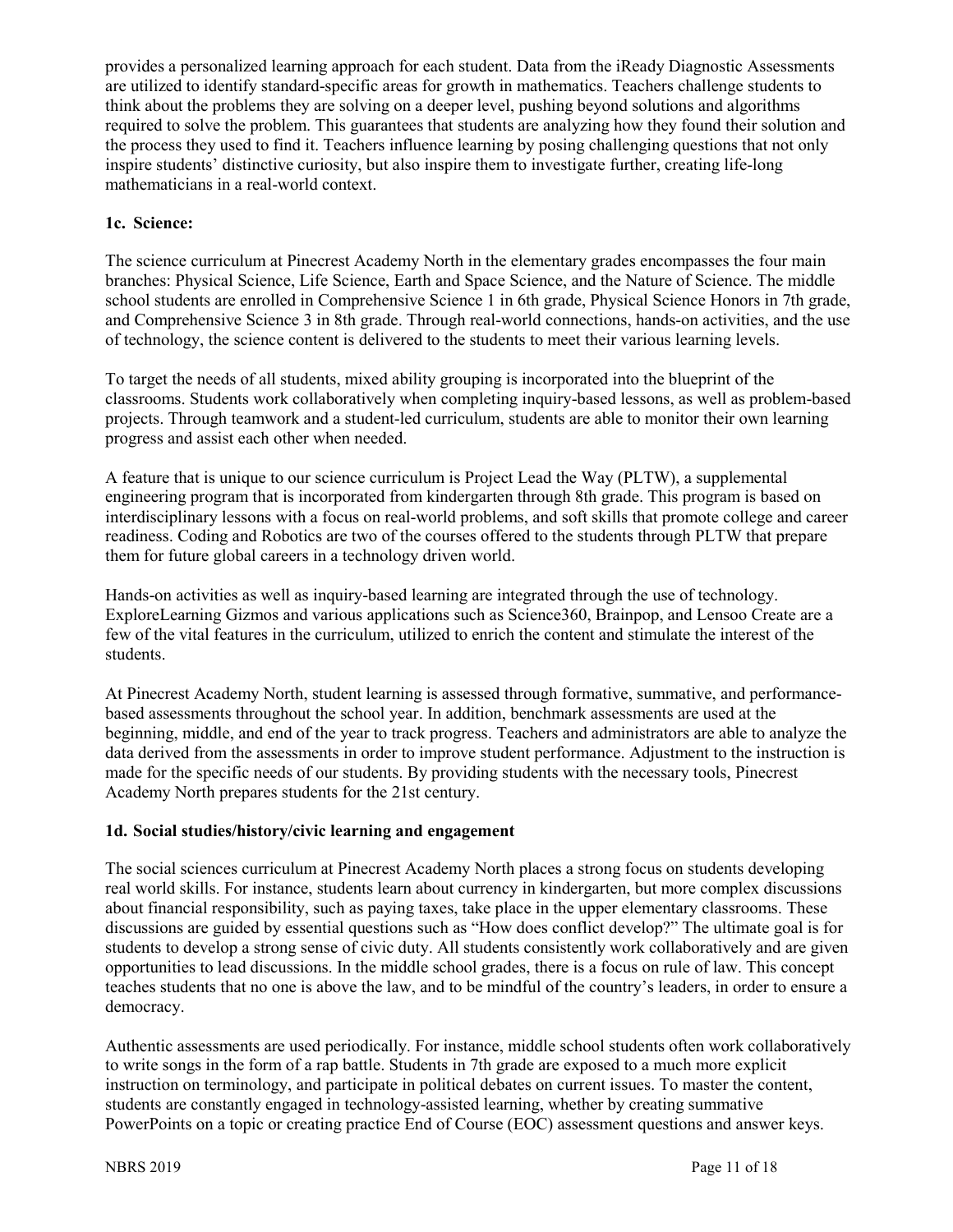Performance-based assessments such as the ones mentioned above, allow for instruction to be differentiated in order to address the students' self-to-self and self-to-world connections. Instruction is delivered through a combination of traditional textbook instruction, informal discussions, and Document-Based Questions (DBQs). As students progress to the next grade level, the method of instruction shifts to teach them at the Zone of Proximal Development. Regardless of their grade level, all students at Pinecrest Academy North consistently discuss the four pillars of civilization, which are: political, social, financial, and historical pillars. Students' understanding of these aspects at their grade level is crucial to their success in high school and post-secondary education, but even more so to their involvement as citizens of the United States.

### **1e. For secondary schools:**

All secondary courses at Pinecrest Academy North have incorporated STEM components. These include lessons and assessments on coding and robotics where students collaborate as a team and communicate to solve problems. Speech & debate, social sciences, and English Language Arts (ELA) all provide students with opportunities to engage in activities that further develop their soft skills. A chapter of Future Business Leaders of America (FBLA) was opened at Pinecrest Academy North for those students interested in learning about business and leadership. Pinecrest Academy North also offers secondary courses on computer applications which provide students the opportunity to become certified in Microsoft Word and PowerPoint. Pinecrest Academy North aims to instill workforce readiness in our middle school students.

# **1f. For schools that offer preschool for three- and four-year old students:**

# **2. Other Curriculum Areas:**

Visual arts lessons are given to elementary students for one hour each week in addition to a daily studio art elective to all 6th and 7th grade students. Through our art program, students explore a variety of media and techniques in the art-making processes of two and three-dimensional works, including drawing, painting, pastel, mixed-media collage, and sculpture. The Sunshine State-based art lessons provide students with opportunities for creative decision-making using the elements of art and principles of design. Students are able to participate in social and community events by creating cultural artworks for our yearly Hispanic Heritage event, as well as competing in several local art contests, such as the Impressions in Watercolor Exhibit, Every Drop Counts conservation poster contest, Art in the Capitol contest, and STEAM Program Cover contest.

Pinecrest Academy North offers a music program for all kindergarten through fifth grade students for one hour weekly. The program is comprised of general music where students have the opportunity to learn music history through the baroque, classical, romantic, and contemporary periods together with music theory. Students in kindergarten through third grade learn how to play instruments utilizing the Orff curriculum, which enhances student learning through a combination of music, drama, and movement. The music program in fourth through fifth grades expands to popular music, where the students have the opportunity to learn how to play ukuleles, guitars, and participate in the school ukulele/guitar ensemble. Moreover, as an after school enrichment, the school offers choir, keyboard lab, and modern band.

The physical education curriculum is offered to students in kindergarten through fifth grade for 30 minutes daily, and to the middle school students for an hour each day. The curriculum provides the students with knowledge, skills, values, and the enthusiasm to maintain a healthy lifestyle. The activities in our program promote physical fitness, develop motor skills, and instill knowledge and understanding of rules, concepts, and physical fitness, and wellness strategies. Through the medium of sports and movement, all students participate in a sequential, differentiated program that fosters each student's personal health, fitness, and safety.

As part of the physical education curriculum, students are exposed to a large variety of team and individual sports. These sports assist the development of sportsmanship, character education, teamwork and cooperation, confidence, and an understanding of the importance of physical fitness. Students also receive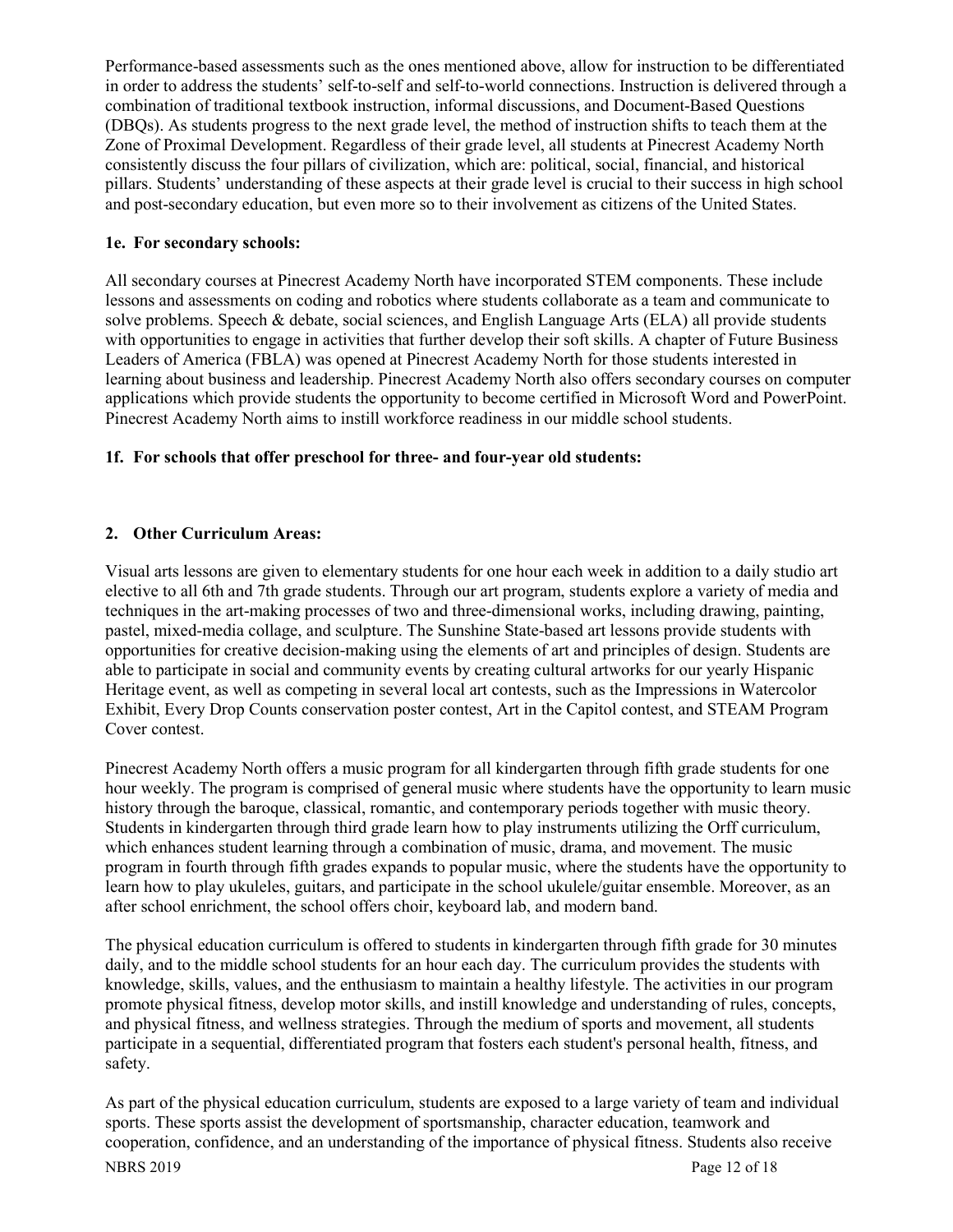wellness and nutrition education to promote lifelong healthy habits.

The Spanish curriculum is offered to all elementary students in kindergarten through fifth grade for two and a half hours weekly. Students are able to access and acquire the skills of reading, writing, and speaking through the use of technology, small group work with hands on activities, as well as teacher-led instruction. Utilizing the Maravillas series, which is correlated to the Reading Wonders program, students can apply the skills learned to communicate effectively in the Spanish language.

In 2017, Pinecrest Academy North launched a Career and Technical Education (CTE) track placing emphasis on Microsoft Office Specialist (MOS) certifications. MOS certifications at the core level are available in Excel, Word, PowerPoint, and Access. Each year, Pinecrest Academy North provides middle school students access to Gmetrix for an hour daily during a semester. Effectively implementing Gmetrix as the main curriculum not only prepares, but also enhances the probability of fulfilling requirements for certification.

Obtaining these certifications prepares Pinecrest Academy North's middle school students for College and Career Readiness. The CTE track provides our students with the opportunities to take relevant technical classes and engage in work-based learning to enhance their high school and college careers.

In addition to the MOS certification courses, Pinecrest Academy North strives to develop students into thinkers and problem solvers by infusing the Project Lead the Way (PLTW) curriculum in core subject areas. All students in kindergarten through eighth grade participate in PLTW. Project Lead the Way is a preengineering program aligned with the Common Core State Standards designed to give students the experience of working with technology, mathematics, and engineering concepts, while working through authentic engineering principles. Students develop critical thinking skills through hands-on project-based learning, preparing them to take on real-world challenges.

The students at Pinecrest Academy North participate in a character education program, which is offered to all students in grades kindergarten through eighth grade. The purpose of the program is to highlight a certain character trait each month. At the beginning of each month, the school counselor is allocated 30 minutes during social studies instruction in order to present the value of the designated month. The presentation is then followed up with an activity pertaining to the selected value. The counselor has chosen traits that are shared across cultural and socioeconomic lines. Through the practice of respect, honesty, gratitude, cooperation, kindness, courage, perseverance, and responsibility, students build a strong, positive, personal identity.

# **3. Special Populations:**

Pinecrest Academy North focuses on setting high expectations for the staff and students. Instruction that is data-driven and tiered is essential to closing achievement gaps. Pinecrest Academy North focuses on differentiated instructional practices that are data-driven to ensure that each student's needs are met. Teaching practices that are evidence-based such as performance-based learning, whole and small group instruction, inquiry-guided instruction, interdisciplinary lessons, and project-based learning are considered when planning lessons for all of the students.

Utilizing the MDCPS Pacing Guide as a tool to guide the instruction, teachers create various types of assessments that target multiple intelligences and provide appropriate support for any student that has an Individualized Education Plan (IEP). To help bridge the language gap, English Language Learners (ELL) are also provided with strategies by ELL-certified teachers. Additionally, a myriad of technology is used as a component in daily instruction. Technology such as tablets, DocCams, SMART boards, iPads, smartphones, among many others, are used to differentiate learning in whole group instruction, small group instruction, interventions, enrichments, and assessments.

NBRS 2019 Page 13 of 18 For students performing below grade level and/or not making adequate grade-level progress, teachers must follow the Response to Intervention (RtI) tiered instructional process. These students may include ELL students, students with disabilities, and low-income students. Students are provided with intervention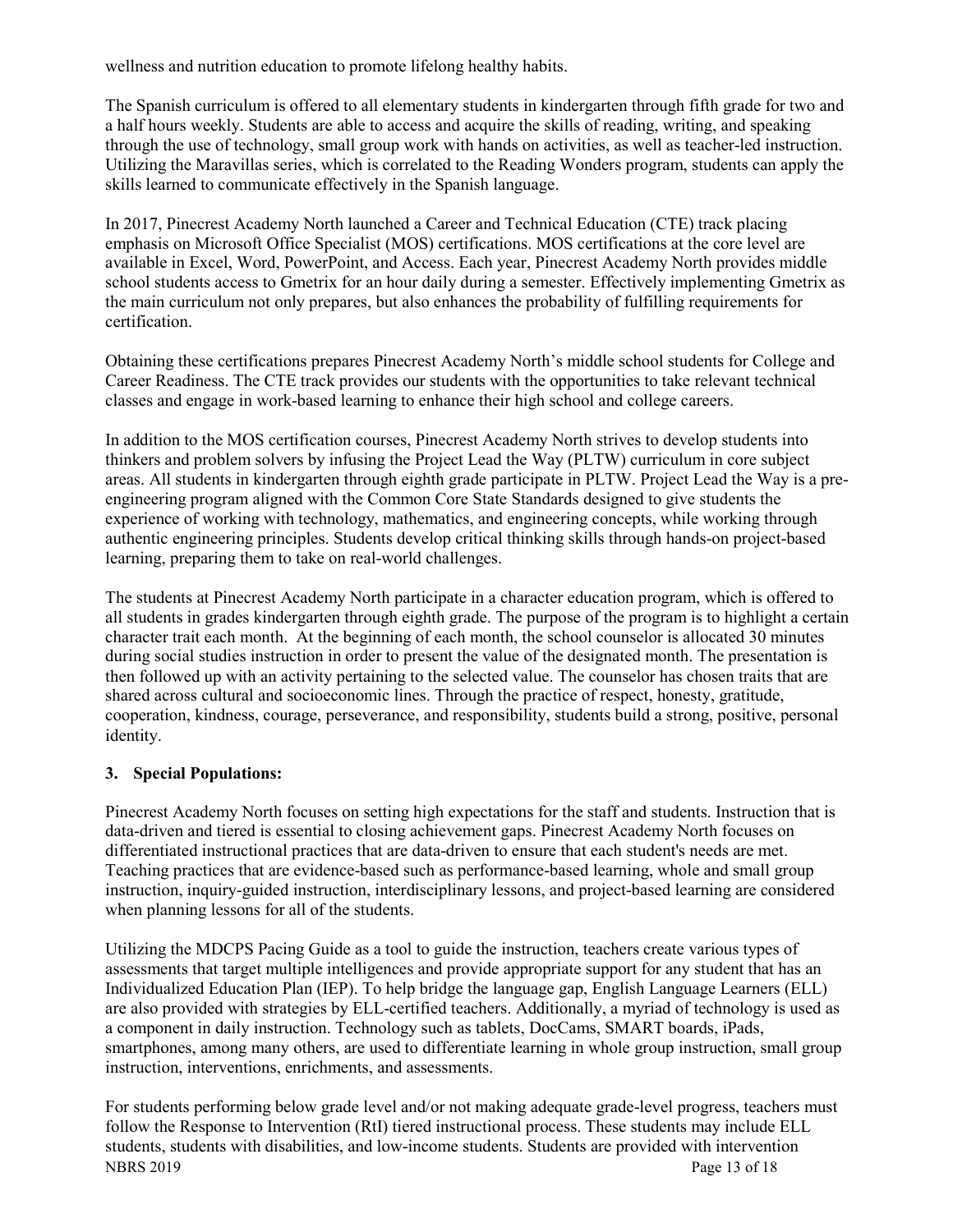strategies once the RtI process has begun. Teachers and/or teacher assistants provide this support in a small group setting using supplemental, standard-aligned resources. Students move within the tiers based on their intervention and classroom data. Decisions for said students are made collaboratively during school-based team meetings with both teachers and administrators.

Another instructional approach the school utilizes to meet the individual needs of all students is to provide students with opportunities to participate in academic competitions. Competitions include but are not limited to: STEM Geography Bee, county-wide science fairs, coding events, school-wide showcases, and robotics. These competitions provide every student with opportunities to work as a team, showcase their skills, analyze outcomes, and apply it to their learning.

Pinecrest Academy North uses a plethora of sources when analyzing student data. Data is tracked by the lead teachers as well as by homeroom teachers by content area and grade level. Students are also held accountable for their data, which is recorded in their Data Tracking Binder. Data chats between teachers and students allow for discussion of strengths and weaknesses, and individual goals are set with each student. All students in kindergarten through eighth grade participate in state and/or national testing in reading, math, writing, science, and social sciences. Kindergarten through second grade students are administered the Standards Achievement Test (SAT) in reading and math. Students in grades third through eighth are administered the Florida Standards Assessment (FSA) in reading and math. Students in fourth through eighth grade are also administered a writing component of the FSA test. In addition, fifth grade is administered a science component of the FSA assessment. Students in the middle grades are also required to complete the End of Course (EOC) exams. Additionally, students are administered multiple diagnostic assessments three times a year in reading and math. Based on the data acquired from the results of said assessments, instruction for the following school year is tailored to create a more individualized classroom setting. These assessments are meticulously analyzed by teachers to identify students' strengths and weaknesses.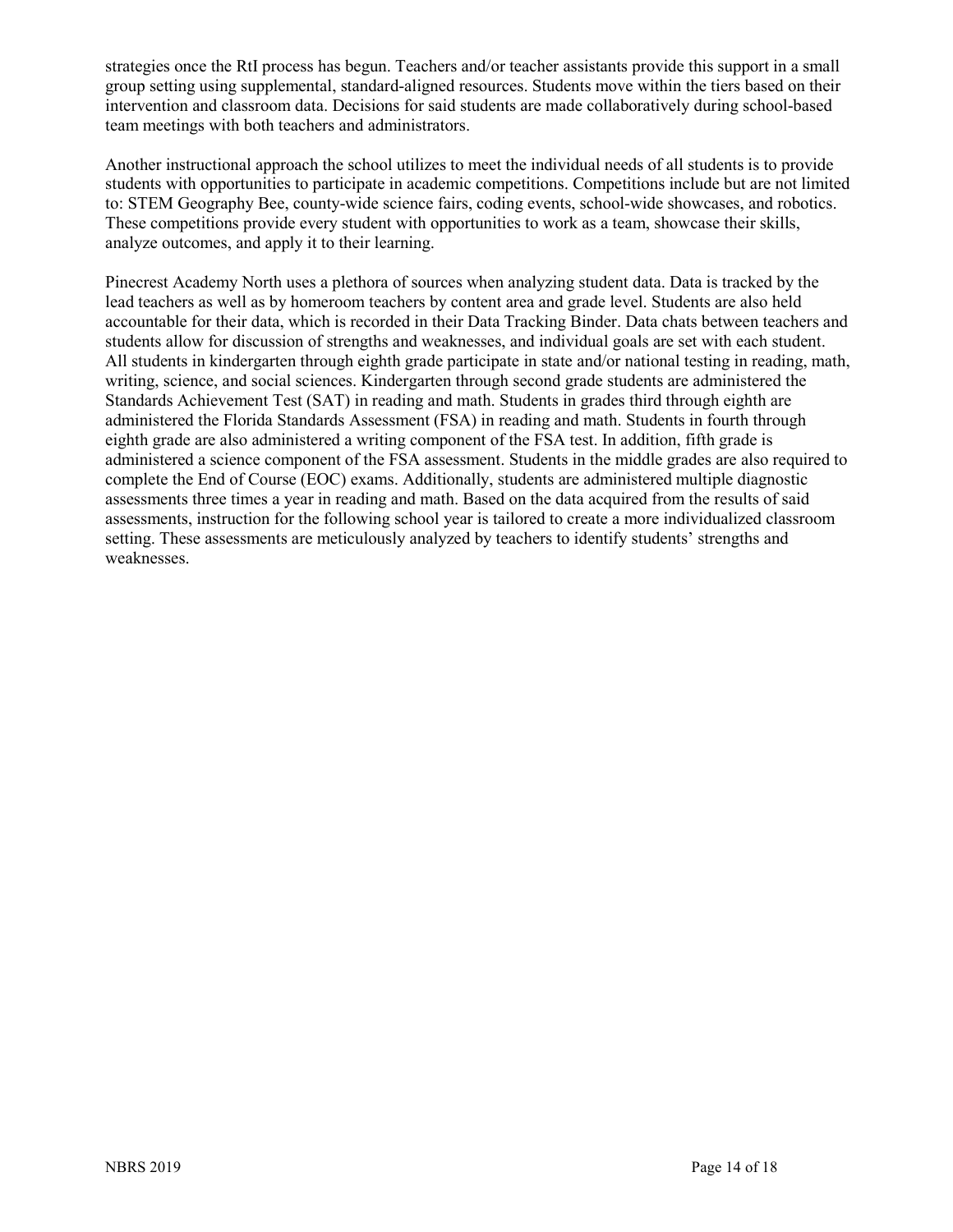## **1. School Climate/Culture:**

At Pinecrest Academy North, the school's priorities are the academic, social, and emotional growth of the students. Administration, staff, parents, and students work together to foster a supportive and well-rounded learning environment. Students are engaged through a variety of activities that target their social and academic needs. Events are organized to encourage participation throughout all grade levels. Committees comprised of one staff member from each grade level coordinate school-wide events. In addition, the Student Council members assist in the planning process. Literacy Week and STEM Night are two of our school's events that support the academic growth of our students. Throughout Literacy Week, students are introduced to a variety of authors and genres, and participate in poetry writing, character development, and storybook read-aloud. Students are engaged in STEM Night through hands-on activities, robotics demonstrations, and the display of science fair projects. School-sponsored celebrations that engage the students socially and emotionally include a Multicultural Festival, Red Ribbon Week, and Field Day. Through these events, students are exposed to positive life choices, cooperation, and sportsmanship.

Motivating students to reach their full potential is accomplished through a variety of practices and recognitions. The principal recognizes students with high academic achievement at a special breakfast held every quarter. Students are also motivated to reach high expectations through quarterly academic awards. Their academic achievements are celebrated at FSA award assemblies recognizing students' performance, quarterly assemblies, and a year-end event.

A positive environment is cultivated to support the students academically, socially, and emotionally. Sponsored by the school's counselor, "Pumas of the Month" are rewarded for displaying character traits that pertain to a positive classroom community. This includes respect, kindness, gratitude, cooperation, responsibility, fairness, and honesty. Our school counselor also provides student-led conflict resolution and an open-door policy to provide emotional support for all students from kindergarten through eighth grade.

The administration at Pinecrest North also maintains an open and approachable environment to ensure the teachers feel valued and supported. Formal meetings to discuss academic progress are scheduled twice per quarter, and a variety of data is presented and discussed with the administration. In addition, informal communication occurs daily. Teachers are welcome to discuss issues, whether personal and/or professional. This supportive family environment has been an asset to motivating our staff and keeping morale high. Our school is always pursuing ways to acquire resources that will help our teachers reach struggling students such as books, online programs, and support materials. Praise and recognition for positive attributes and constructive criticism to continually improve make Pinecrest North a wonderful place to learn and grow as an educator.

# **2. Engaging Families and Community:**

Parental involvement is an integral part of our school culture which empowers our parents and motivates them to be consistently involved in their child's education. Parents are encouraged to partake in a variety of school-wide activities. Through our Parents as Liaisons (PAL) program, family members have the opportunity to participate in the school-wide activities as well as provide their own input and ideas. Having open lines of communication through our school's website and social media accounts has a positive impact on students' development, both academically and emotionally. Events such as Science Night, STEM Night, Career Day, seasonal festivals, and field trips provide opportunities for continuous engagement with families. Parent volunteers are also encouraged to attend quarterly Educational Excellence School Advisory Committee (EESAC) meetings, allowing them to partake in the decision-making process of the School Improvement Plan (SIP). EESAC stakeholders play an active role in planning, implementing, and monitoring the SIP. During the mid-year reflection of the SIP, the EESAC committee re-evaluates the goals of the school and determines if modifications are necessary. Intervention programs, such as after-school tutoring, Saturday tutoring, and small group differentiated instruction, are discussed for continuous improvement.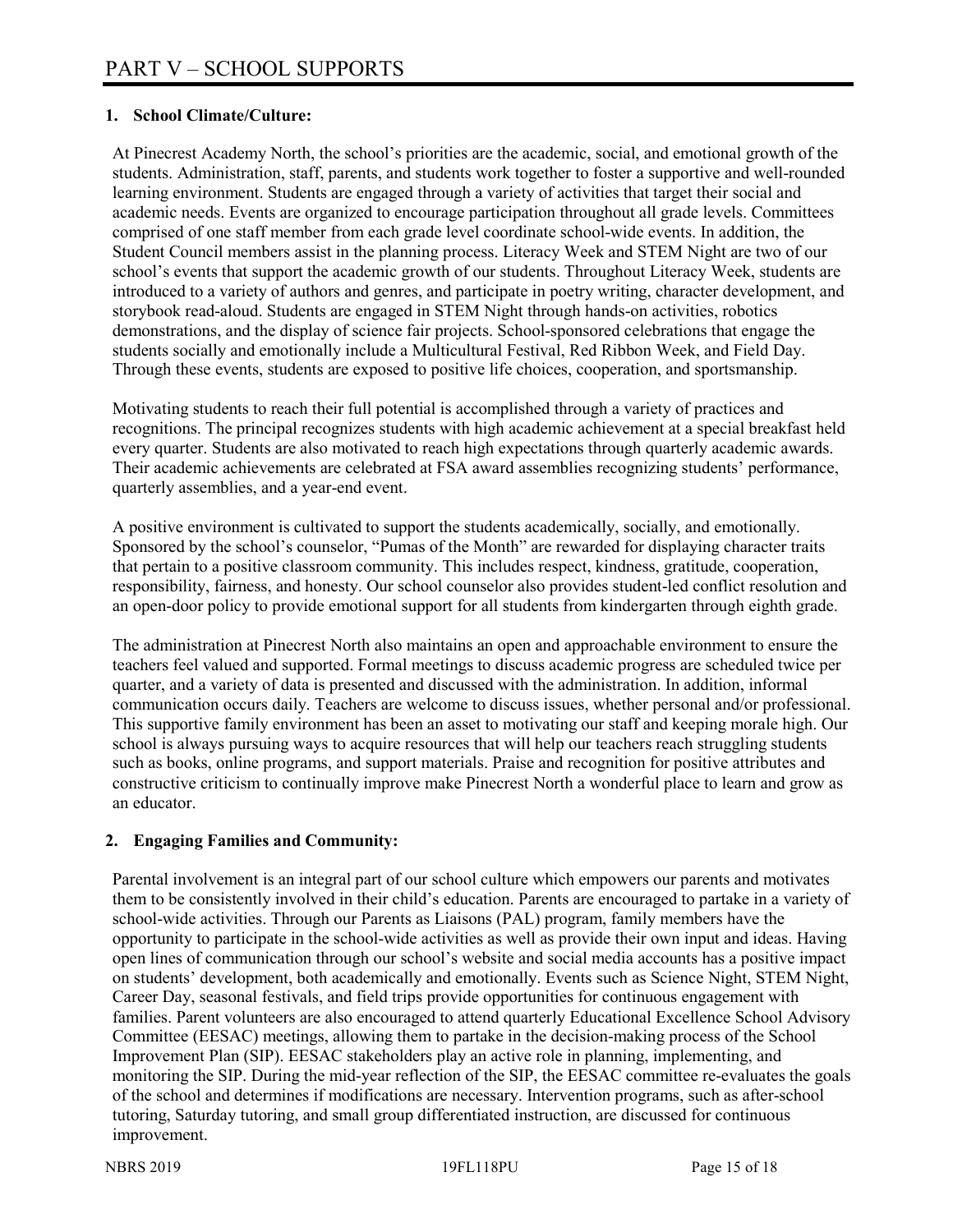Community involvement at Pinecrest Academy North is another fundamental component of our school's culture. The school has developed an ongoing partnership with the Miami-Dade County Police Department, which allows us to provide aid to those in need. Families at our school are encouraged to participate in the canned food drive, as well as a toy drive to assist families in our community throughout the holidays. This service provides a learning experience for students and teachers while demonstrating the importance of contributing to members of their community. The Miami-Dade County Police Department also helps implement school-wide programs, such as Red Ribbon Week. Throughout the week, students learn about fire safety through hands-on reenactments and the importance of living a drug-free lifestyle. Community members are also invited as guest speakers to take part in Career Day and are encouraged to further engage with the students by visiting classrooms to showcase their specializations through interactions and handson activities.

In order to promote college and career readiness, Pinecrest Academy North has also established a partnership with a local university, Florida International University (FIU). FIU engineering students visit the school and teach science inquiry-based lessons to the kindergarten through eighth grade students. Our students have also attended multiple engineering showcases hosted by FIU. At the Engineering Exposition, students had the opportunity to tour the computer, science, and engineering labs while participating in contests and a multitude of hands-on projects. This experience translated directly into their classrooms, allowing them to apply the content learned into their courses. Overall, community outreach is a priority at our school and is essential for student success.

#### **3. Professional Development:**

Pinecrest Academy North's professional development (PD) approach is to provide teachers with new and up to date strategies applicable to their teaching by connecting the PD to curriculum materials. Professional development trainings are decided upon through student assessment data, areas in need of improvement, and staff surveys.

The week prior to the commencement of the school year, teachers participate in research-based professional development. Topics include, but are not limited to, STEM, the reading/writing process, and small group instruction. To ensure the strategies learned are being implemented in the classrooms, the administration conduct formal and informal walk-throughs as a follow up evaluation. Evaluations are an ongoing process that starts in the earliest stages of program planning and continues beyond the end of the program. At the start of the school year, teachers are required to complete a Deliberate Practice Growth Target (DPGT) with a specific, measurable, and attainable goal that is directly aligned to student assessment data. In addition, a peer-to-peer mentoring program for new teachers is implemented. This program pairs veteran teachers with new teachers to help ensure a successful first year experience for our new teachers. As part of the planning process, the PD liaison and the leadership team also conduct a staff survey, allowing each teacher to select areas for growth.

Teachers participated in several Professional Development sessions, such as "Effectively Implementing STEM in the Classroom," "How to Effectively Incorporate Performance-Based Assessments into the Curriculum," and "Working Together, Succeeding Together." Throughout the PDs, participants were engaged in instructional strategies and were provided with tools such as resources, lesson plans, and manipulatives, to transform their classroom into an innovative environment. As part of the follow-up activity, teachers were required to implement quarterly performance-based assessments, as well as STEM inquiry-based activities, aligning to the overall STEM goals of the school.

NBRS 2019 Page 16 of 18 In addition, the Miami-Dade County Public School District provides all teachers with access to the Professional Development Portal where district-wide PDs are listed and aligned with academic standards to support student achievement. In addition to District and in-house PDs, all administrators and teachers have unlimited access to non-facilitated modules through Beacon Educator. Beacon Educator is a professional development website, which provides individual, self-paced modules for educators in pursuit of professional learning and/or skill building. Based on our professional development approach, the teachers at Pinecrest Academy North have the option to complete modules to target their individual needs.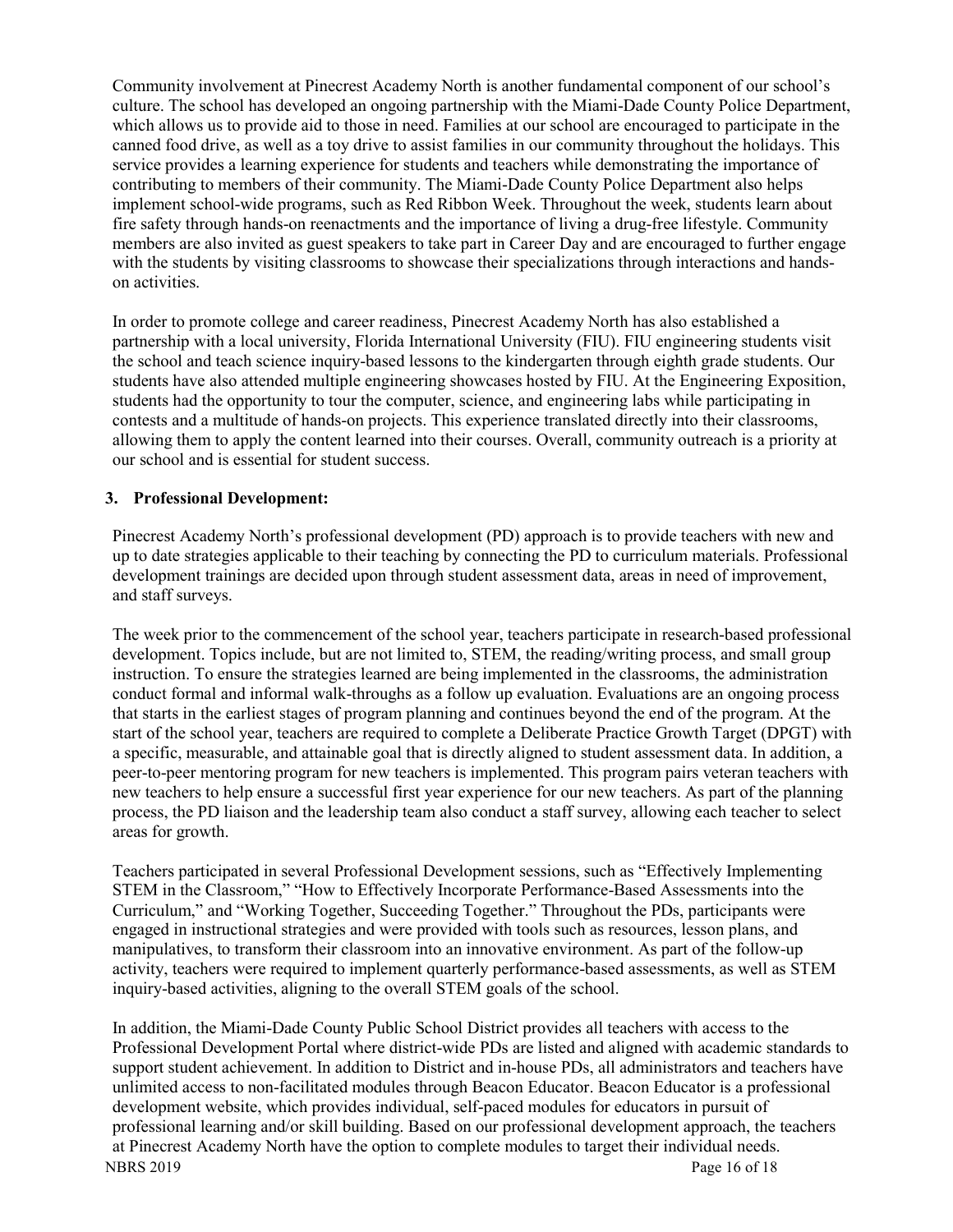### **4. School Leadership:**

Pinecrest Academy North's Principal and administrative team believe in a transformational leadership philosophy, where the focus is on enhancing the motivation, performance, and overall morale of the staff through various means. The leadership team is made up of the Principal, the Lead Teachers, and the Instructional Support Coach. The goal of the leadership team is to transform the teachers and staff into leaders themselves to ultimately create a positive change in the lives of the students. The Principal encourages the teachers to instill the mission and vision of Pinecrest Academy North into their lessons, incorporating higher order skills to promote college and career readiness in all grade levels.

The role of the Principal is to be a role model to the staff and inspire them to be the greatest versions of themselves. At the start of the school year, teams are constructed to accomplish different tasks. Committees are formed to plan STEM activities, community partnerships, career-aligned showcases, and academic field trips. With the Principal as the motivator of the teams, the staff implements a collaborative plan to achieve their tasks, empowering them to take ownership and responsibility of their work. The Lead Teachers at Pinecrest Academy North are also deeply involved in the education process, providing resources as needed to ensure the teachers and staff are successful throughout the school year. Through curriculum development, the Lead Teachers, along with the Instructional Support Coach, provide supplemental resources to enrich the course content.

The focal goal of all stakeholders at Pinecrest Academy North is for students to be successful in and out of the classroom. The administration ensures this occurs through quarterly administrative meetings with the teachers, monthly staff meetings, and open lines of communication. These practices translate into the classroom, where teachers conduct individual conferences with students, resulting in successful practices that help close the achievement gap. Formal and informal observations are also conducted throughout the school year to encourage accountability and growth. Teachers are met with individually to discuss areas of strength, while creating a plan for further development. In addition, a staff handbook, which is given at the commencement of the school year, provides a framework for implementing school policies. School-wide guidelines are detailed regarding dress code, behavior management, procedural safeguards, and academic goals to enhance student achievement.